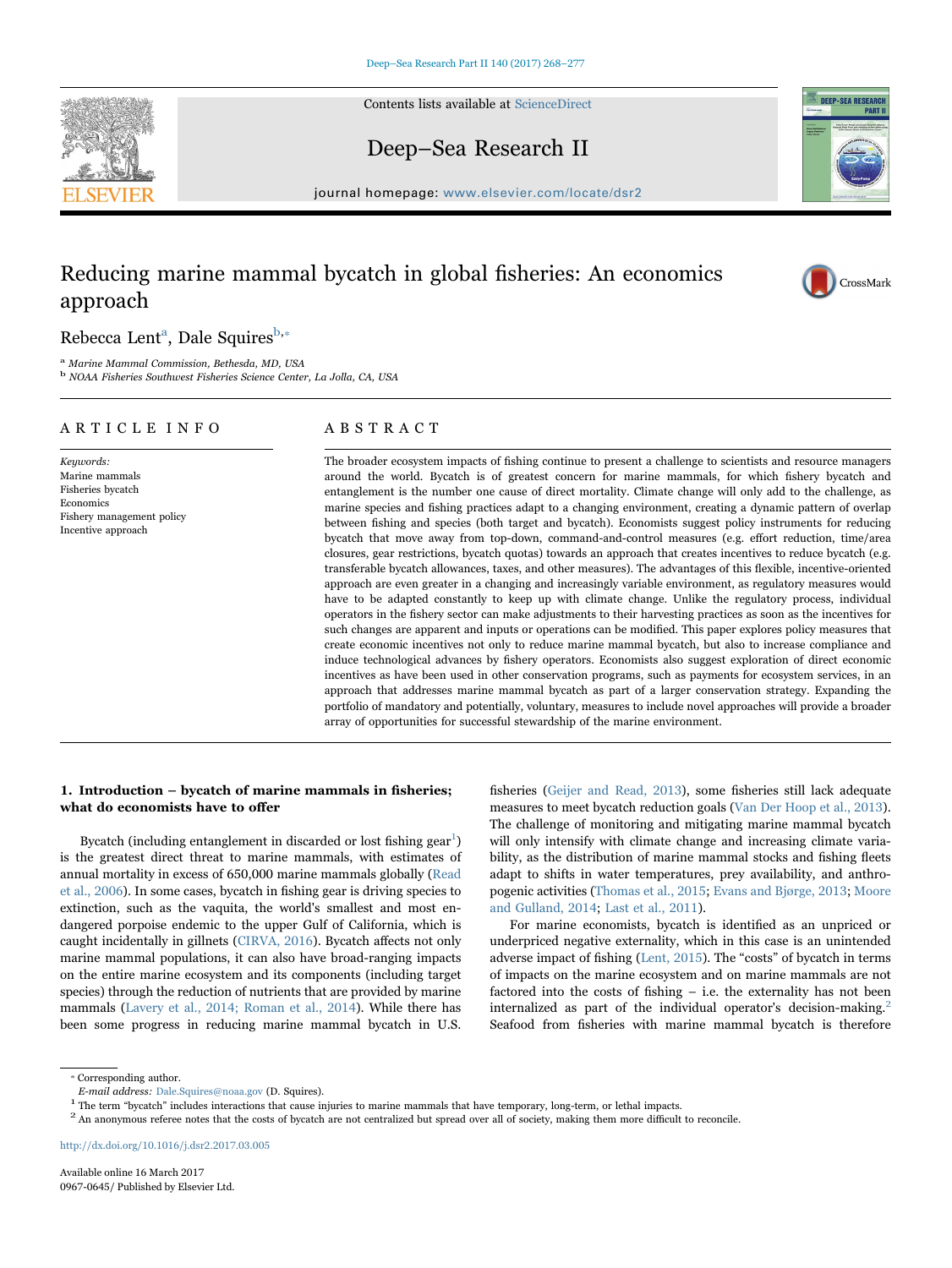overproduced and underpriced. Economists underscore the need to include regulatory measures that require operators to incorporate these higher costs of fishing that incentivize changes in producer and consumer behavior, and over the longer term create "dynamic" incentives for induced technological change to reduce marine mammal bycatch. The standard instruments of environmental policy—including quantity, price, and technology regulations—seek to correct market failures or externalities by mandating changes or creating incentives to encourage more efficient outcomes. The extent to which they do depends critically on how the fee is structured. For example, fixed fees that are designed to generate revenue but are not tied to bycatch reduction in any way do not provide incentives to improve performance. Conversely, performance-based fees create incentives to reduce bycatch by altering production techniques and/or locations, and over the longer term to induce technological change that would lower the bycatch per unit of target catch.

There are other advantages to incentive-based policies and policy instruments besides the creation of incentives. It allows operators flexibility to adjust to shifts and variability in marine mammal interactions due to changes in climate, markets, and the environment in general. Incentive-based policy also increases the likelihood of compliance, and the development of new cost-effective fishing technology. Without internalizing such costs, society as a whole is subject to the environmental impacts of bycatch of marine mammals in the marine ecosystem. Additional incentives to decrease marine mammal bycatch increasingly arise from: (1) consumer markets and firms in the supply chain through eco-labeling, certification and standards as well as changing consumer tastes and preferences and (2) through voluntary actions by civil society, reflecting changes in social values and perceptions of the role of governments, over time.

The objective of this article is to review and compare "traditional" marine mammal bycatch measures that have been applied to fisheries around the world with more innovative and incentivizing approaches to bycatch that have been suggested by economists. Examples are used to assess and discern the factors that influence the effectiveness of these two approaches in reducing marine mammal bycatch, while considering other impacts of the measures. The discussion includes consideration of how such incentivizing measures might be incorporated into an ecosystem-based fishery management system that is adaptable to increasingly variable ocean conditions.

The balance of the article is organized as follows. [Section 2](#page-1-0) discusses the shortcomings to traditional bycatch management and the advantages of an economic incentive-based approach. [Section 3](#page-2-0) discusses the economically optimal level of bycatch, and why this level is not necessarily zero. [Section 4](#page-3-0) discusses incentivizing approaches, first discussing in [Section 4.1](#page-3-1) the importance of placing a price and market value upon bycatch. The following sub-sections present a number of potential incentivizing policy instruments, including biodiversity offsets in [Section 4.2,](#page-3-2) placing a reward upon bycatch such as through tournaments and prizes or subsidies in [Section 4.3](#page-4-0), cap-andtrade systems through transferable bycatch rights and credits in [Section 4.4](#page-5-0), insurance or risk pools in [Section 4.5](#page-6-0), market measures such as ecolabeling certification, information programs, market access, and trade measures in [Section 4.6](#page-7-0), and other approaches in [Section 4.7.](#page-7-1) [Section 5](#page-8-3) concludes by returning to incentivizing bycatch reduction.

#### <span id="page-1-0"></span>2. Traditional bycatch management – shortcomings and the advantages of an incentivizing approach

Until relatively recently, bycatch measures have been primarily what economists would characterize as "command-and-control" or "top-down" approaches to fishery management. These types of bycatch measures include gear modifications (type and deployment, called technology standards), time/area closures, non-lethal deterrents such as pingers (technology standard), and overall bycatch quotas (called performance standards). Specific examples in the United States include

the time/area closures in the New England lobster fishery for protection of North Atlantic right whales, pingers on gillnets in the New England groundfish fishery for harbor seal avoidance, and depth restrictions on gear deployed in the California driftnet fishery to minimize sea lion bycatch.<sup>[3](#page-1-1)</sup>

While some command-and-control measures have proven effective, considerable limitations arise [\(Grafton et al., 2006; Dutton and](#page-8-4) [Squires, 2008; Gjertsen et al., 2010; Dutton et al., 2010; Pascoe](#page-8-4) [et al., 2010; Segerson, 2011; Squires and Garcia, 2014, in prep](#page-8-4)). One downside is that vessels' incentives are not harnessed to fully utilize their own skills to reduce bycatch in their own manner. Command-andcontrol regulations raise average costs, but do not put a price on bycatch and thereby alter the marginal cost of bycatch, which in turn alters vessel behavior at the margin. Vessels do not receive incentives to alter the mix of target and bycatch species nor to alter the scale of production of both species to the optimal level. Instead, the relatively imprecise and ineffective use of direct regulation only incentivizes lower effort and thus lowering both target and bycatch species catches. However, because the vessel's remaining (residual) bycatch is not given a price and cost, the scale of production does not decline to the optimum.

There are other limitations to direct regulation. In a command-andcontrol straightjacket, vessels cannot flexibly respond to changes in markets, environment, resource conditions, and climate. Because technology standards effectively "freeze" bycatch-reducing technology, such measures may limit vessel innovation. Overall bycatch quotas or limits (performance standards) create perverse "race-to-fish" incentives to catch target species, and thereby generate bycatch, before the cap binds, and also to circumvent bycatch regulations ([Boyce, 1996;](#page-8-5) [Abbott and Wilen, 2009; Sugihara et al., 2009; Gjertsen et al., 2010;](#page-8-5) [Pascoe et al., 2010; Segerson, 2011](#page-8-5)). The result is similar to that of a global targeted catch limit – the race to fish causes higher production costs, safety concerns, and no additional benefit to bycatch reduction, while imposing unnecessary costs and restricting flexibility, thereby curbing incentives for vessel to comply. Direct regulation of inputs (outputs) can lead to substitution of unregulated inputs (outputs) for regulated inputs (outputs), as vessels attempt to circumvent regulations and catch more fish [\(Squires, 1987](#page-9-7)). In the process, fishing pressures can shift to other stocks, species, times, and areas. The vessel, supply chain, and consumers pay only for bycatch control, not for the remaining bycatch that still occurs even after the direct controls are in place and enforced [\(Goulder and Parry, 1998;](#page-8-6) [Squires and](#page-9-8) [Garcia, 2014, in prep](#page-9-8)).

Direct regulation can potentially hinder vessel reductions in bycatch under conditions in which climate change impacts target or bycatch species. Climate change is expected to alter the distribution, species compositions, and abundances of marine mammals. Quotas limiting bycatch may then no longer match bycatch abundances. Time-and-area closures may no longer align with species distribution and abundance. Spatial zoning restrictions may unduly hinder vessels from shifting where they fish as they try to reduce marine mammal interactions. Gear restrictions may limit vessels' adaptation to changing species composition in vessels' current areas of fishing.

Direct regulation leads to economic inefficiencies, because vessels are not left to address bycatch reduction in their own way [\(Dutton and](#page-8-7) [Squires, 2008\)](#page-8-7). Moreover, the incentives for noncompliance create economic waste and in some instances require additional regulatory resources for enforcement. Another hidden cost is the foregone opportunities for conservation elsewhere due to the lost economic surplus from the economic inefficiency. Direct regulation does not lead to least-cost bycatch reduction, since the same bycatch control is imposed upon each vessel despite considerable vessel heterogeneity

<span id="page-1-1"></span><sup>3</sup> See http://www.nmfs.noaa.gov/pr/interactions/trt/teams.html for further information about the NMFS (marine mammal) Take Reduction Teams and Plans.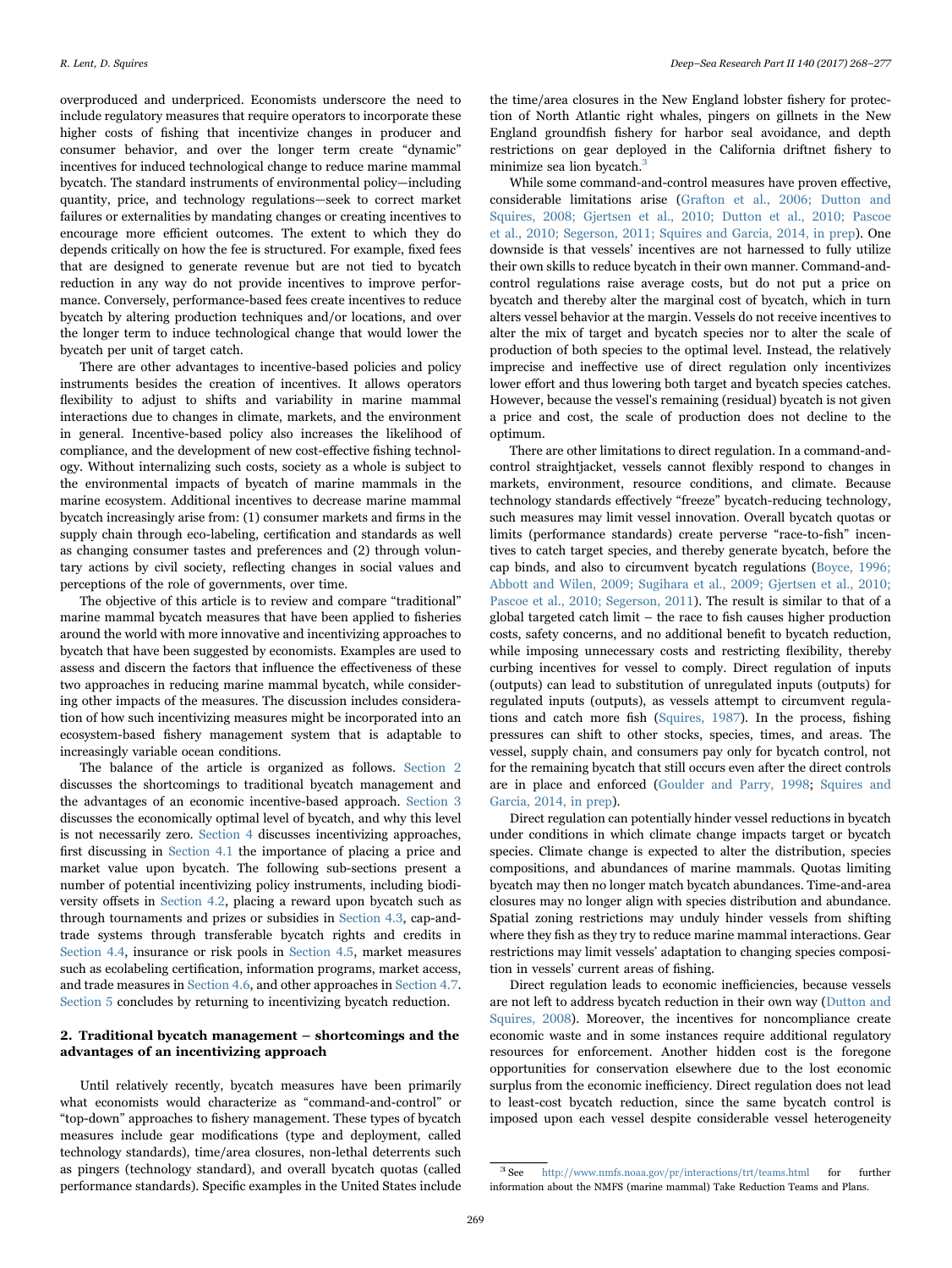in its costs and ability to reduce bycatch. Such an approach lessens potential bycatch reduction under limited budgets, since there is less conservation per dollar of budget. Traditional approaches, in many circumstances, are also likely to be ineffective with transboundary species, such as many marine mammals, since the transnational externality remains unaddressed [\(Dutton and Squires, 2008; Dutton](#page-8-7) [et al., 2010; Gjertsen et al., 2010; Squires and Garcia, in prep\)](#page-8-7). Multilateral cooperation or coordination among nations is required, and unilateral conservation is costly and ineffective. For example, while U.S. fleets discontinued the use of dolphin sets for harvesting yellowfin tuna with purse seiners in the eastern tropical Pacific Ocean, other fleets continued the practice. Through the negotiation of the multilateral Agreement on the International Dolphin Conservation Program (AIDCP), significant reductions in observed dolphin mortality have been achieved. Interestingly, this program assigns individual dolphin mortality limits (DMLs) to each purse seiner (in addition to multiple other measures) providing an incentive to minimize dolphin mortality in order to keep fishing throughout the season. DMLs are a limit that cannot be traded or carried across seasons, not a right or credit.

Under some circumstances, traditional, command-and-control approaches can be effective in a multilateral setting. In some instances, technology standards, even though not cost-effective, are more readily observed, monitored, and accepted by vessels than incentive-based approaches. Such standards can limit technological advances, but they can also force more effective bycatch reduction practices.

Overall, marine mammal bycatch management in U.S. fisheries has had positive, although variable, results [\(Geijer and Read, 2013\)](#page-8-1) in terms of reducing marine mammal bycatch. As noted in O'[Keefe et al.](#page-9-9) [\(2014\),](#page-9-9) bycatch mitigation can be more effective when a mix of mitigation measures is used, including programs that incentivize fishery operators to reduce bycatch. In some cases, this incentive to reduce bycatch can stem from strict, traditional fishery measures that are either implemented or under consideration. One example is the three-year research program that was conducted by scientists from the U.S. government's National Marine Fisheries Service (NMFS) and engineers. This collaborative approach included commercial pelagic longliners as scientific platforms in an effort to design sea turtle bycatch reduction fishing techniques (Graves and Kerstetter, 2006) following a regulatory closure of the Grand Banks to the swordfish fleet.

A number of promising incentivizing measures are discussed below. In evaluating the various alternative regulatory and negotiated measures for mitigating marine mammal bycatch, economists include not just the costs to fishery operations, but also estimates of the benefits, to the ecosystem and to the public, of reductions in marine mammal mortality.

# <span id="page-2-0"></span>3. What in fact is an optimal level of bycatch? Why economists would say it is not necessarily zero – and thereby more efficiently use scarce resources for conservation measures

The U.S. Marine Mammal Protection Act (MMPA) mandates the process (Take Reduction Teams (TRTs) that prepare Take Reduction Plans), as well as specific targets for reductions in marine mammal bycatch in U.S. fishing fleets. The targets for "strategic" stocks are set at Potential Biological Removal (PBR) – to be achieved within six months of the start of the TRT, and Zero Mortality Rate Goal (ZMRG) to be achieved within a year of the formation of the TRT. [Kirby and Ward \(2014\)](#page-9-10) suggest setting standards for managing fisheries bycatch, including the development of specific goals, for both domestic and multilateral fishery management. A recent final rule from NMFS would require foreign fisheries to implement bycatch reduction programs that are "comparable" to U.S. standards if these fisheries' seafood products are to be exported to the U.S. market.

Economists argue that the optimal level of bycatch is not necessarily zero (or PBR or ZMRG), but rather the level at which the cost of the last unit of bycatch reduction equals the marginal benefit of the bycatch measures implemented. While this may generate an outcry that

economists want money to "trump" wildlife conservation, it is critical to recall that economists include all market and non-market costs and benefits in making such decisions-costs and benefits to society as a whole. Thus, the calculation of benefits of marine mammal conservation from reductions in bycatch mortality would include the value of the ecosystem services<sup>4</sup> [provided by large whales \(](#page-2-1)[Roman et al., 2014;](#page-9-11) [Lavery et al., 2014](#page-9-11)) and the non-market value of the recovery of the protected species [\(Wallmo and Lew, 2012\)](#page-9-12). Other benefits include nonconsumptive uses of marine mammals, such as whale watching, as well as existence value [\(Blomquist and Whitehead, 1995](#page-8-8)).

It would be expected that initial and immediate direct costs of reducing bycatch will be relatively low, while initial benefits to reducing bycatch of the most critically endangered species will be relatively high. As additional measures are taken in a step-wise fashion, marginal costs would be expected to increase while marginal benefits will decline. Once these two are equal, it is more efficient to allocate marginal funding from scarce budgets to other bycatch challenges, and in the end, achieve greater overall conservation. This approach also incentivizes compliance, since vessels enjoy larger profits and do not waste economic resources as they face diminishing returns to each level of additional bycatch reduction. Climate change is expected to increase the costs of information, the frequency of adjustment, and the level of uncertainty, thereby raising marginal costs of bycatch reduction. In turn, the optimal level of bycatch should correspondingly alter.

While the initial and immediate direct costs of bycatch reduction may be low, relatively high and largely fixed regulatory costs can in some instances accompany such adjustments. For example, the institutional and infrastructure costs to implement, monitor, and enforce some bycatch programs may be comparatively high. The total cost of bycatch reduction also includes the costs associated with any costs of direct or command-and-control regulation. Bycatch reduction costs might also differ between direct bycatch reduction with actively deployed nets, such as dolphins caught in tropical tuna purse seine nets used to harvest large yellowfin tunas in the Eastern Pacific Ocean versus reducing entanglement for more passive gear, such as great whales entangled in gill nets. The latter may require replacing gear altogether or instituting spatial or temporal closures, such lobster fishers reducing North Atlantic Right Whale entanglement in the Northeast United States. Again, climate change should increase information and adjustment costs and costs associated with uncertainty, at least in the short and intermediate terms.

While it is not always possible to exactly quantify the marginal cost and marginal benefit of a bycatch reduction measure, economists argue that at the very least, a given bycatch target (e.g. PBR or ZMRG) should be attained at the lowest possible cost – again, including all costs (direct and indirect or opportunity costs).

Also, taking the concept of economic efficiency of bycatch measures a step further, economists recommend "least-cost conservation across all steps in the mitigation hierarchy" (see [ten Kate et al., 2015](#page-9-13) for the mitigation hierarchy), in which the marginal cost of bycatch reduction is equated across each step in the mitigation hierarchy (see [Squires and](#page-9-8) [Garcia, 2014, in prep](#page-9-8) for the full development of this concept). In practice, average costs tend to be equalized across all four steps of the mitigation hierarchy (adjusted for risk). Such a least-cost approach within the mitigation hierarchy framework places bycatch into a broader biodiversity framework and achieves the greatest amount of bycatch reduction when facing limited bycatch reduction budgets, by minimizing the otherwise diminishing returns that arise within each step when sequentially following the mitigation hierarchy, and helps incentivize vessel compliance. For example, a holistic (ecosystem-level) bycatch mitigation program would examine the broadest possible range of opportunities to reduce the impacts

<span id="page-2-1"></span><sup>&</sup>lt;sup>4</sup> The inclusion of ecosystem services in federal decision making was recently championed by the U.S. White House environmental leadership (see https://www. whitehouse.gov/sites/default/files/omb/memoranda/2016/m-16-01.pdf).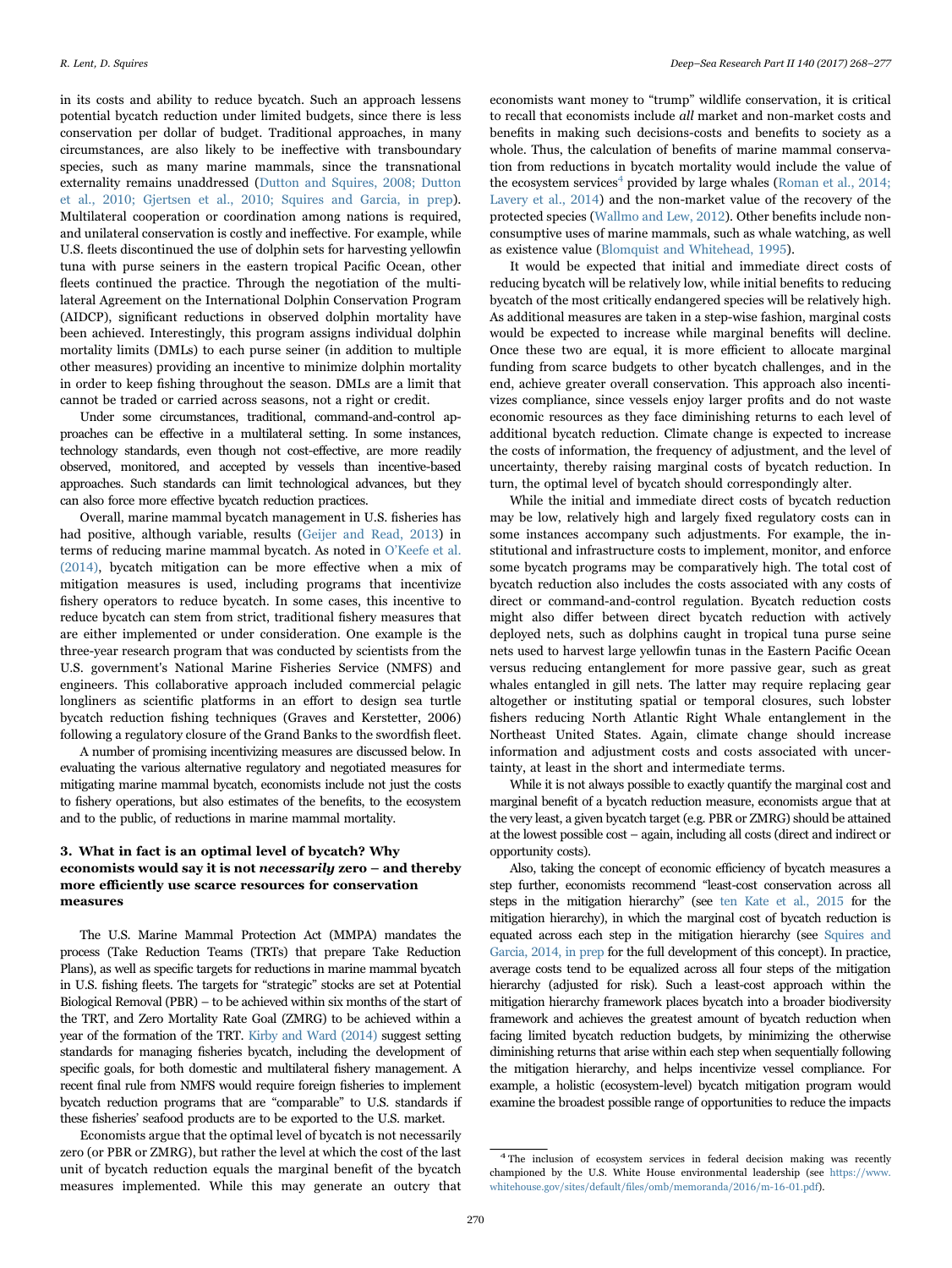of bycatch. Examples include conservatory and compensatory offsets that address partial compensation and reduced net loss or the residual and no net loss [\(Bellagio, 2004](#page-8-9); [Quigley and Harper, 2006;](#page-9-14) [Wilcox and Donlan,](#page-9-15) [2007;](#page-9-15) [Dutton and Squires, 2008;](#page-8-7) [Dutton et al., 2010;](#page-8-10) [Gjertsen et al., 2010](#page-8-11); [Janisse et al., 2010;](#page-9-16) [Gjertsen et al., 2014\)](#page-8-12) and "payments for ecosystem services" ([Dutton and Squires, 2008; Gjertsen et al., 2010; Gjertsen and](#page-8-7) [Stevenson, 2011;](#page-8-7) [Bladon et al., 2014\)](#page-8-13), inspired by terrestrial use, and further explained and with concrete examples in the sections below.

#### <span id="page-3-0"></span>4. Approaches that incentivize

#### <span id="page-3-1"></span>4.1. Putting a price on bycatch

Economists view bycatch as a cost that is not accounted for by markets and market prices (i.e. an externality), which in most cases is treated as a market failure that might be addressed through appropriate pricing. Implementing a market-based policy instrument on bycatch (or some form of benefit for avoiding bycatch) means that the bycatch now has a "cost", which increases the costs to fishery producers and consumers. That is, the bycatch price, created by the market-based policy instrument, will be incorporated into the price of the target species, and thereby become part of the target species cost [\(Goulder and Parry, 2008; Pascoe et al., 2010;](#page-8-6) [Dutton et al., 2010; Squires and Garcia, 2014, in prep](#page-8-6)). Everything else being equal, the seafood product that is the target catch becomes more expensive (and less plentiful on the market) and consumers would have to pay more for their seafood. Then, in principle, every firm in the supply chain, every vessel, and every consumer has an incentive to utilize all of its bycatch reduction opportunities until each economic actor's marginal cost of bycatch reduction equals the common price of bycatch that they all face. This bycatch price will add to the unit cost of the target species by the ratio that bycatch is related to the target species catch. In principle, each consumer, supply chain firm, and vessel has a unique and different marginal cost of bycatch reduction, which they set equal to the common bycatch price.

A price on bycatch may not capture all of the non-market costs of marine mammal bycatch [\(Gjertsen et al., 2010; Squires and Garcia, 2014,](#page-8-11) [in prep](#page-8-11)). Marine mammals are what are called impure public goods (both private uses with market benefits and direct use values, and public uses with non-market economic values) ([Kuronoma and Tisdell, 1993;](#page-9-17) [Haraden](#page-9-18) [et al., 2004](#page-9-18)). Hence, the price should ideally capture all of the non-market costs of foregone existence and option values and the economic value of foregone ecosystem services (such as contributions to the food web). If the price fails to capture all of these nonmarket benefits, then some remaining cost not captured by market prices remains (the external costs are not fully internalized). The market failure then persists to some extent, i.e. there is excessive marine mammal bycatch.

There are a number of options for putting a price on bycatch. As with carbon credits, an initial amount of bycatch quota could be offered for sale to the fleet, perhaps through an auction. Vessels would be allowed to fish only if a minimum amount of bycatch quota has been purchased prior to each trip. Another approach would tax landings based on the observed level of bycatch on each fishing trip, or on representative trips in this time and area [\(Boyce, 1996; Dutton and Squires, 2008; Pascoe et al., 2010; Gjertsen](#page-8-5) [et al., 2010; Dutton et al., 2010; Segerson, 2011; Squires and Garcia, 2014,](#page-8-5) [in prep\)](#page-8-5). A bycatch tax in Namibia may be the only example [\(Pascoe et al.,](#page-9-19) [2010\)](#page-9-19). The proceeds from such a tax can be used to offset costs for programs that support marine mammal bycatch monitoring and mitigation. Such an approach is called "double-dividend taxation." Both tradable bycatch credits and bycatch rights also price bycatch.<sup>5</sup> [Still other ways to](#page-3-3)

price bycatch include offset or conservation easement credits traded in biodiversity markets (biomarkets), payments for ecosystem services, and environmental bonds (all discussed below). Economists would note that an initial allocation of transferable bycatch limits means that bycatch is no longer "free", since vessels could sell their allocation. The critical point is to impose a cost (including an opportunity cost) of incurring marine mammal bycatch.

#### <span id="page-3-2"></span>4.2. Offsets

Inspired by their use in addressing challenges in the terrestrial environment, "offsets" for fishery bycatch are increasingly considered to address the adverse biodiversity impact of bycatch.<sup>6</sup> [From an](#page-3-4) economics perspective, offsets can be considered as the voluntary provision of a public good<sup>7</sup> [that is motivated, in part, to compensate](#page-3-5) for activities that diminish the pure public good ([Kotchen, 2009\)](#page-9-20) or an impure public good [\(Vicary, 2000](#page-9-21)). The "polluter pays" principle holds for offsets. The party producing biodiversity loss (the externality) is responsible for paying or otherwise compensating for damage to the recipient of biodiversity loss. Willingness to pay (WTP) holds for the inflicting party and willingness to accept (WTA) for the inflicted party. WTP and WTA bound the size of economically rational payments/ compensation for any (Coasian) bargaining with conservatory offsets but not for mandated no net loss with compensatory offsets. This range impacts economically efficient application and incentivizing of the mitigation hierarchy.

Compensatory offsets can be used as a "last resort" to address the residual from the first three steps of the mitigation hierarchy for no net loss or even a net gain in the reduction of bycatch of the same species and stock (cf. ([BBOP, 2012;](#page-8-14) [Bull et al., 2013](#page-8-15); [ten Kate and Crowe,](#page-9-22) [2014\)](#page-9-22). Compensatory offsets for marine mammals could protect key calving or reproductive grounds. They create additional and/or comparable biodiversity gains off-site, and complement, but not substitute for, the first three steps.

Conservatory offsets are called "offsets" because they are obtained off-site, away, and sometimes far from the impact area (migrating marine mammals, sources that supply sinks in meta-populations, etc.) ([Squires and Garcia, 2014, in prep\)](#page-9-8). They are called "conservatory" because they are applied within the first three steps in the mitigation hierarchy. They are applied within the impacted species life cycle, and aim to restore the impacted populations. In contrast, compensatory offsets are mandatory, accept the damage as a last-resort residual, and pay for it "in-kind". Conservatory offsets can be used in the second or third step (minimization, restoration/remediation) as a voluntary addition, or alternative. They can potentially reduce the first step, avoidance. They yield a range of benefits, ranging from partial recovery to over-recovery (above the baseline) of the stock or habitat, depending

<span id="page-3-3"></span> $^{\rm 5}$  Transferable by<br>catch rights price residual by<br>catch, i.e. price the remaining by<br>catch, within the property and use rights system [\(Helfand, 1991;](#page-9-23) [Nentjes and Woerdman, 2012;](#page-9-24) [Squires and Garcia, 2014, in prep](#page-9-8)). The vessel places a cost upon the bycatch that remains within the overall bycatch cap established by the regulatory body because the vessel owns the right to the remaining bycatch. The cost of residual bycatch is added to the other costs of producing target catch and raising the target catch's price and cost to

<sup>(</sup>footnote continued)

buyers, supply chain producers and consumers behavior. In contrast, bycatch credit systems do not price, and therefore place a cost upon, residual bycatch. This non-priced and non-coasted residual bycatch is called an implicit output subsidy in the pollution

<span id="page-3-4"></span>literature. <sup>6</sup> [Ten Kate and Crowe \(2014, p. i\)](#page-9-22) define biodiversity offsets as,"… measurable conservation outcomes resulting from actions designed to compensate for significant residual adverse biodiversity impacts arising from project development after appropriate prevention and mitigation measures have been taken. The goal of biodiversity offsets is to achieve no net loss and preferably a net gain of biodiversity on the ground with respect to species composition, habitat structure, ecosystem function and people's use and cultural

<span id="page-3-5"></span>values associated with biodiversity." <sup>7</sup> A pure public good is one that cannot be diminished through use (non-rivalry) and for which consumers or producers cannot be excluded from using (non-exclusion) ([Samuelson, 1954\)](#page-9-25). An impure public good has characteristics of a pure public good and a private good (can be diminished through use – rivalry – and for which consumers or producers can be excluded from use (exclusion). Biodiversity offsets are generally considered a pure public good, but can conceivably be an impure pubic good if there is a mixture of protection and usage (e.g. partial protection of marine mammals but some limited exploitation).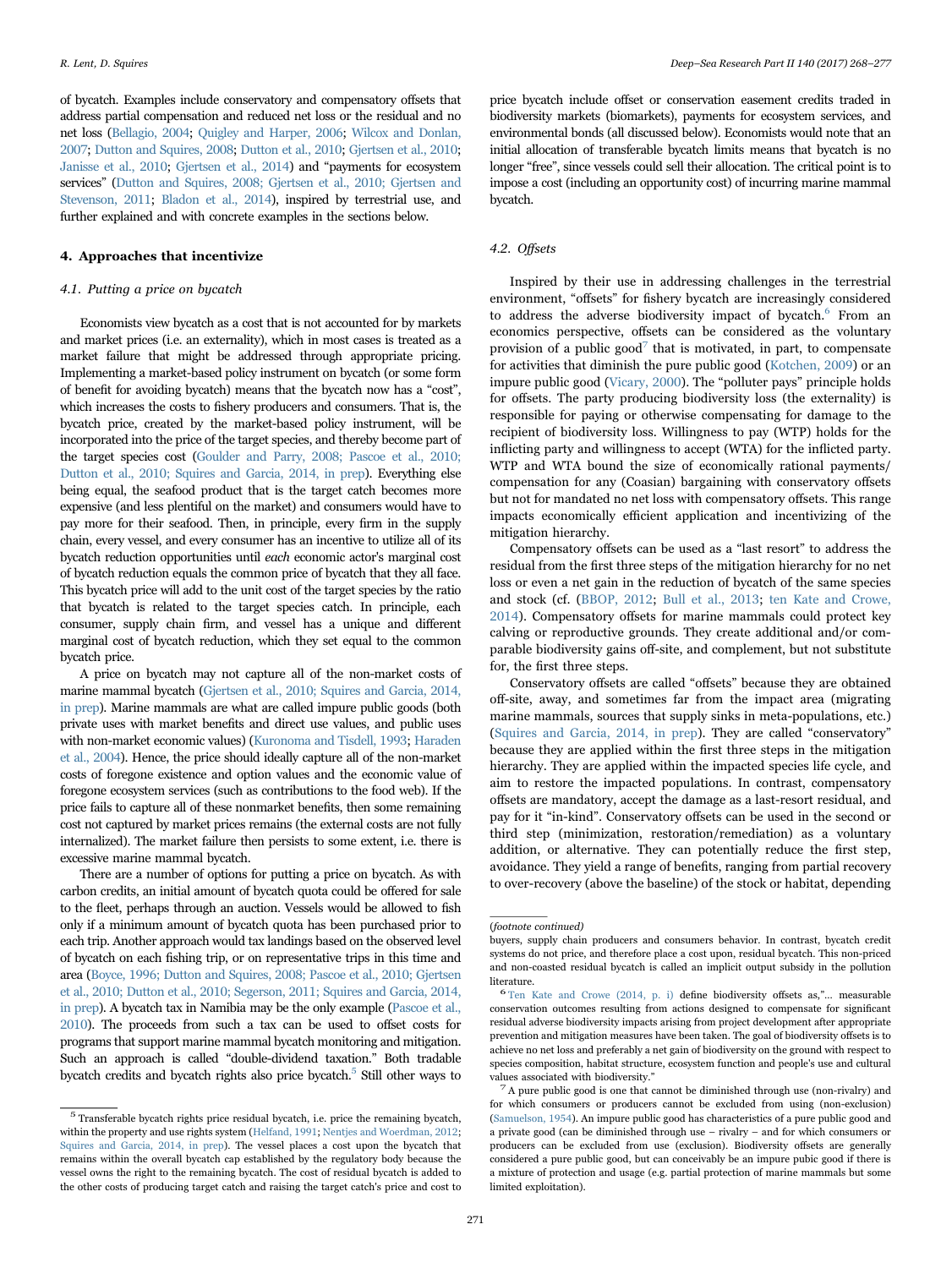upon the scheme and context. Conservatory offsets can begin earlier in the mitigation process than compensatory offsets to achieve faster and least-cost conservation. They can either substitute for or complement on-site minimization and restoration efforts. Their utility ends when restoration ends and compensation of the residual impact begins, either according to least-cost criteria or to mitigation to the maximum extent practicable.

Both compensatory and conservatory offsets include nesting beach protection for sea turtles ([Bellagio, 2004](#page-8-9)). While there are no known uses for marine mammal bycatch, biodiversity offsets can be costeffective and ecologically effective conservation expenditure [\(Bellagio,](#page-8-9) [2004;](#page-8-9) [Wilcox and Donlan, 2007;](#page-9-15) [Dutton and Squires, 2008;](#page-8-7) [Dutton](#page-8-10) [et al., 2010;](#page-8-10) [Gjertsen et al., 2010, 2014\)](#page-8-11). Offsets can be part of costeffective conservation across each of the first three steps of the mitigation hierarchy (adjusting each step for risk to obtain equivalent expected risk across steps): avoiding bycatch (such as avoiding bycatch "hotspots"), minimizing bycatch when it cannot be avoided (such as using appropriate gear), and restoring or rehabilitating when it cannot be minimized (such as releasing bycatch alive) ([Squires and Garcia,](#page-9-8) [2014, in prep](#page-9-8)).

Conservatory offsets, in contrast to compensatory offsets, might be considered earlier in the mitigation process (before step four, the residual), together with other incentive-based and even selective command-and-control instruments, in a voluntary and integrated least-cost bycatch reduction package [\(Squires and Garcia, 2014, in](#page-9-8) [prep\)](#page-9-8). That is, conservatory offsets can be used from the onset of the impacting fishery in order to achieve the aimed conservation objectives at least cost [\(Bellagio, 2004](#page-8-9); [Wilcox and Donlan, 2007;](#page-9-15) [Dutton and](#page-8-7) [Squires, 2008;](#page-8-7) [Janisse et al., 2010;](#page-9-16) [Dutton et al., 2010;](#page-8-10) [Gjertsen et al.,](#page-8-11) [2010;](#page-8-11) [Gjertsen et al., 2014](#page-8-12); [ten Kate et al., 2015;](#page-9-13) [Squires and Garcia,](#page-9-8) [2014, in prep](#page-9-8)). Offsets reflect the "Polluter Pays Principle".

The Federation of Independent Seafood Harvesters initiated a conservatory offset in 2004 for Pacific Leatherback sea turtles by voluntarily self-taxing and funding nesting site protection in Baja California ([Janisse et al., 2010\)](#page-9-16). Through adopting the holistic approach to conservation and species that interact with more than one fishery, fishers in one fishery can finance improved gear in another fishery that might otherwise not have the financial resources to adopt the bycatch-reducing technology, such as pingers for artisanal drift gillnet fisheries. Since 2006, and as a direct implementation of the offset option in [Bellagio \(2004\)](#page-8-9), the International Seafood Sustainability Foundation initiated a voluntary self-taxation of longline-caught tuna to fund nesting site and artisanal fishery conservation, implementing a piece of least-conservation of global sea turtles ([ISSF,](#page-9-26) [2012\)](#page-9-26). Such sea turtle conservatory offset programs can provide a template for marine mammal offsets, and in principle offsets price bycatch.

Studies demonstrate that in some cases, more conservation at a lower cost can be achieved elsewhere in the geographic range or life cycle of a species than through direct bycatch reduction – i.e., the marginal cost is far below the marginal benefit at a different life stage of the protected species. [Gjertsen et al. \(2014\)](#page-8-12) demonstrate that the costs of ensuring the survival of one additional adult Pacific leatherback sea turtle through extensive avoidance (first step) is over \$200,000 for the California drift gillnet fishery and over \$28,000 in the Hawaii pelagic logline fishery – in sharp contrast with the cost of \$1588 for the same conservation of one adult leatherback on a nesting beach through conservatory offsetting that provides partial compensation of the population. [Pascoe et al. \(2011\)](#page-9-27) similarly showed substantial cost savings for rat eradication on seabird rookeries compared to at-sea conservation through avoidance. In both instances, minimization (step two) is implemented through technology standards (prescribed gear and operating conditions) and sea turtle quotas for the California and Hawaii fisheries. Offsets are currently used in Canadian salmon habitat programs [\(Quigley and Harper, 2006\)](#page-9-14) and for sea turtles on a voluntary basis as discussed above, and have been proposed for seabirds [\(Wilcox](#page-9-15)

[and Donlan, 2007](#page-9-15)). While there are no current examples of the use of offsets in addressing marine mammal bycatch, the protection of rookery, mating, calving, or key feeding area habitat or transfer of bycatch reducing technology to other fisheries would be the "marine mammal analogy."

A marine mammal example of intervention at all life stages can be found in the NMFS Hawaiian Monk Seal Program, which invests considerable funds into saving individual seals that strand on beaches in Hawaii and in protecting juveniles. [Harting et al. \(2014\)](#page-9-28) estimate that between 17 and 24 percent of all the monk seals currently in the Northwest Hawaiian Islands population were either treated through human intervention or are descendants of monk seals that had received treatment, between 1980 and 2012. While not an offset for fishery interactions, this analysis demonstrates the importance of a holistic approach to conservation of endangered marine mammals.

Climate change can both directly and indirectly impact offsets and in either positive or adverse ways. Current offset effectiveness may increase if climate change positively impacts the offset site, perhaps through more favorable environmental conditions or by shifting exploitative activities that inflict relatively higher rates of injury and mortality upon marine mammals (in the offsetting area) to another area with lower marine mammal interactions. Climate change might lead to shifts in marine mammal distribution in response to warmer ocean temperatures, reduced ice, etc., so that the offset is no longer suitable. Climate change can also alter the size of offset payments and their price. Climate change can alter the "price" of conservatory offsets (through in lieu fees, purchases of offset credits from conservation banks, or amount paid to offset) through altering the WTA of the offsetting party and WTP of the party inflicting marine mammal bycatch. Climate change does not alter the "price" of compensatory offsets that offset mandated residual losses after bycatch avoidance, minimization, and restoration/remediation.

#### <span id="page-4-0"></span>4.3. Providing a reward for reducing bycatch

Providing an award for bycatch reduction also incentivizes bycatch reduction; by offering an award for each unit of reduction, the bycatch is no longer "free" due to the income foregone should the bycatch occur. There are no readily available examples of rewards for reducing bycatch of marine mammals, other than the SmartGear prize (discussed in the next paragraph) and price premiums or market access facilitated through eco-labeling and other schemes (see [Section 4.4\)](#page-5-0). In an interesting fishery bycatch example, a recent regulatory amendment on bluefin tuna bycatch in the Atlantic pelagic longline fleet rewards vessels whose bycatch levels are lowest during the fishing season with a higher initial individual bycatch quota at the beginning of the following season [US Federal Register, 2015](#page-9-29)). The Scottish Conservation Credit Scheme provides extra fishing days to vessels that reduce cod bycatch ([Scottish Government, 2011, 2012](#page-9-30)).

For a number of years, a coalition of public and private sector funders has provided financial support to the Smart Gear competition organized by the World Wildlife Fund for Nature (WWF). Fishery operators and other interested stakeholders from around the world submit their proposals for reducing bycatch, leading to successful innovations such as specially designed lights to reduce sea turtle bycatch in gillnets and bird scaring devices on tuna longline gear. The Smart Gear program not only awards a prize to the winning submissions, perhaps most importantly, the program provides funding for efforts to disseminate the use of the alternative gear by the fleet. In the 2014 Smart Gear competition, a special award was offered for reduction of marine mammal bycatch in gillnet fisheries, funded by a combination of industry, NGOs, and government agencies.<sup>8</sup> [The](#page-4-1)

<span id="page-4-1"></span> $^8$  While there were several submissions in this category, the marine mammal by<br>catch award has not yet been issued.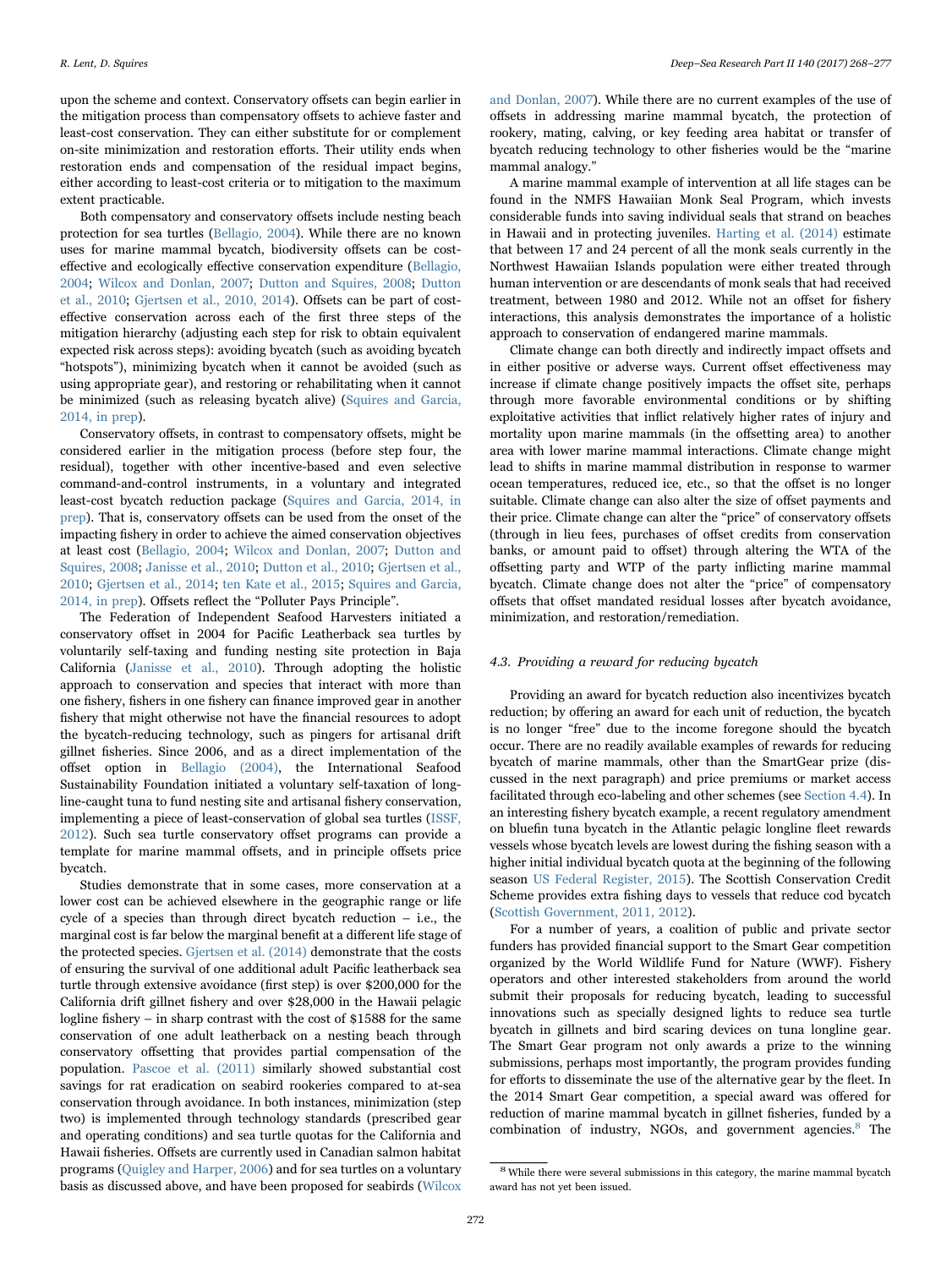general approach is called tournaments and prizes ([Kochin et al., 2008;](#page-9-31) [Gjertsen et al., 2010; Squires and Garcia, 2014, in prep](#page-9-31)).

Payments for ecosystem services (PES), a direct conservation approach, provide another form of reward that can reduce and directly price bycatch ([Dutton and Squires, 2008; Dutton et al., 2010; Gjertsen](#page-8-7) [et al., 2010; Gjertsen and Stevenson, 2011;](#page-8-7) [Bladon et al., 2014](#page-8-13)). PES are payments from one group to another to conserve, in which the voluntary payments are conditional upon measureable conservation gains (thereby imposing a "condition") that would not otherwise be realized. PES follow the "User/Beneficiary Pays Principle". Governments, civil society, producers can all finance PES. PES have been applied to sea turtle conservation ([Gjertsen and Stevenson, 2011\)](#page-8-16) and the defeso system for Brazilian artisanal fisheries during periods of fish reproduction and reserves [\(Begossi et al., 2011](#page-8-17)).

This PES model can be extended to artisanal fisheries' marine mammal bycatch in important times and/or areas. Along these lines, in 2008 the Mexican government made PES to artisanal fishers in the Upper Gulf of California to stop fishing and/or change gear to protect the vaquita [\(Barlow et al., 2010; Avila-Forcada et al., 2012\)](#page-8-18). In May 2015, the government of Mexico agreed to compensate these fishermen and other fishery sector workers in the Gulf of California for a complete closure of the gillnet fishery over a two-year period. There are some complications in using PES in fisheries ([Dutton and Squires, 2008;](#page-8-7) [Gjertsen et al., 2010; Dutton et al., 2010;](#page-8-7) [Bladon et al., 2014](#page-8-13); [Squires](#page-9-8) [and Garcia, 2014, in prep](#page-9-8)), yet they remain a promising policy instrument.

Subsidies that finance innovation, diffusion, and adoption of bycatch reducing technology increase economic and ecological welfare, and provide an example of a "good" (Pigovian) subsidy that helps internalize the external benefit associated with new technology and knowledge in general ([Boyce, 1996; Dutton and Squires, 2008;](#page-8-5) [Gjertsen et al., 2010; Dutton et al., 2010; Pascoe et al., 2010;](#page-8-5) [Segerson, 2011; Squires and Garcia, 2014, in prep\)](#page-8-5). Potential and actual examples include development, diffusion, and adoption of pingers, and gill net designs that reduce marine mammal entanglement. Direct bycatch-reduction subsidies, in which a vessel receives a payment or reduction in costs for each unit of bycatch reduced, puts a price on bycatch in the same way that a bycatch tax does, but is less efficient [\(Goulder and Parry, 2008; Segerson, 2011\)](#page-8-6). Reform of perverse subsidies is also incentive-based.

Climate change can impact PES through altering the adverse impacts upon marine mammals (e.g. marine mammals might migrate away from an area of current damage) or by altering the activities of the parties inflicting mortality or other damage upon the marine mammals. These can change the "downstream" adverse impacts and the activities and opportunity costs of the "upstream" inflictors of marine mammal bycatch. The terms of the agreements and what they cover may have to be renegotiated and the contract rewritten. Moreover, these climateinduced changes alter the "downstream" party's willingness to pay (WTP) to reduce bycatch and the "upstream" party's willingness to accept (WTA) compensation. This, in turn alters the size of the PES, where  $WTP \leq PES \leq WTA$  and the "user/beneficiary pays" principle holds.

#### <span id="page-5-0"></span>4.4. Cap-and-trade approaches – ITQs or credits

Cap-and-trade approaches are potentially among the most effective incentive-based policies to reduce bycatch. Two important cap-andtrade approaches are vessel-level allocations of tradable bycatch quotas ([Boyce, 1996;](#page-8-5) [Haraden et al., 2004;](#page-9-18) [Diamond, 2004](#page-8-19); [Bisack and](#page-8-20) [Sutinen, 2006](#page-8-20); [Dutton and Squires, 2008;](#page-8-7) [Dutton et al. 2010](#page-8-10); [Hannesson, 2010;](#page-9-32) [Pascoe et al., 2010](#page-9-19); [Gjertsen et al., 2010](#page-8-11); [Segerson, 2011](#page-9-33); [Costello et al., 2012;](#page-8-21) [Squires and Garcia, 2014, in](#page-9-8) [prep\)](#page-9-8) and bycatch credits [\(Sugihara et al., 2009; Pascoe et al., 2010;](#page-9-34) [Segerson, 2011\)](#page-9-34). Trade among operators, either bilaterally or in secondary markets, allows prices to form. Trade allows vessels that

are most efficient in reducing bycatch to do most of the fishing, thereby most efficiently reducing impact on marine mammals. Carry-forward provisions that allow unused quota or earned credits to be forwarded to the next year allow higher target species catches than otherwise expected.

Cap-and-trade approaches are not only inspired by terrestrial examples (such as emission cap-and-trade schemes), but also by rights-based management systems for target catch, such as individually transferable quotas (ITQs) for halibut in Alaska and the Alaskan Pollock Salmon Credits. As noted, these cap-and-grade programs price bycatch and can also incentivize dynamic ocean management. A twopart policy instrument is possible, a system of a transferable bycatch quota coupled with a price ceiling and a price floor, an example of which is deemed values. Deemed values attempt to pay fishers their marginal cost of production to discourage at-sea discarding [\(Squires,](#page-9-35) [1995\)](#page-9-35). When bycatch is comparatively rare, trades can be limited, matching buyers and sellers can be difficult, information and transactions costs can be high, and this approach is more problematic to apply ([Stavins, 1995; Segerson, 2011](#page-9-36)). Many of the above authors discuss additional limitations. We now turn to specific examples of cap-andtrade programs to illustrate their potential.

Although addressing a finfish bycatch challenge, the Alaska Pollock fishery provides an intriguing example of a voluntary, incentivized comanagement agreement by members of an industry group ([Pascoe](#page-9-19) [et al., 2010; Mize, 2013](#page-9-19); [Little et al., 2014](#page-9-37); [Squires and Garcia, 2014, in](#page-9-8) [prep\)](#page-9-8). The member companies in the At Sea Processors Association implemented their own "Chinook Salmon Incentive Plan and Agreement," a form of bycatch credits that incentivize dynamic ocean management, which includes identification of "rolling hot spots" based on vessel reporting (fleet communications<sup>9</sup>[\) to a private company, Sea](#page-5-1) State. Sea State compiles the information in real time and communicates to vessels who avoid high potential bycatch areas. The program features strict provisions and penalties on fishing vessels with low performance in avoiding Chinook bycatch. Vessels are allocated bycatch credits, called Salmon Savings Credits, based upon how well they have avoided salmon bycatch in previous fishing seasons. An additional incentive to reduce bycatch is provided by the provision that allows vessels to sell their unused Salmon Savings Credits to other fishers (subject to a transfer discount) or to carry the credits forward for future use. These tighter performance standards, bycatch credits, transferability, and penalties incentivize bycatch reduction through dynamic ocean management.

The Scottish Conservation Credits Scheme, initiated in February 2008, aims to reduce cod bycatch in the northern North Sea through a two-tiered approach: avoid and reduce effort that in turn reduces total catch [\(Scottish Government, 2011\)](#page-9-30). The Scheme includes voluntary dynamic ocean management, mandatory technology standards, comanagement, and openness to on-going bycatch saving technological change ([Scottish Government, 2012](#page-9-38)). Bycatch credit programs can also be specified as bycatch per unit of target catch. These relative credit programs can be applied when there are no limits on target catch ([Helfand, 1991;](#page-9-23) [Nentjes and Woerdman, 2012](#page-9-24); [Squires and Garcia,](#page-9-8) [2014, in prep](#page-9-8)).

Tradable bycatch quotas and credits can also be organized at the level of groups, such as the Alaskan Pollock salmon bycatch credit program [\(Mize, 2013](#page-9-39)). Trade then either occurs between groups, creating a bycatch price, or internally within a group, creating an implicit bycatch price. Group-level organization then closely resembles or actually becomes the risk pools or insurance systems discussed below [\(Mumford, 2009;](#page-9-40) [Holland, 2010](#page-9-41); [Segerson, 2011](#page-9-33)). Group approaches may be especially important for stochastic, rare event bycatch ([Segerson, 2011](#page-9-33)). Transactions and information costs can also

<span id="page-5-1"></span> $^9$  Vessels are required to report all salmon interactions to a centralized information hub that is accessible to the whole fleet, serving as a warning to avoid those fishing areas.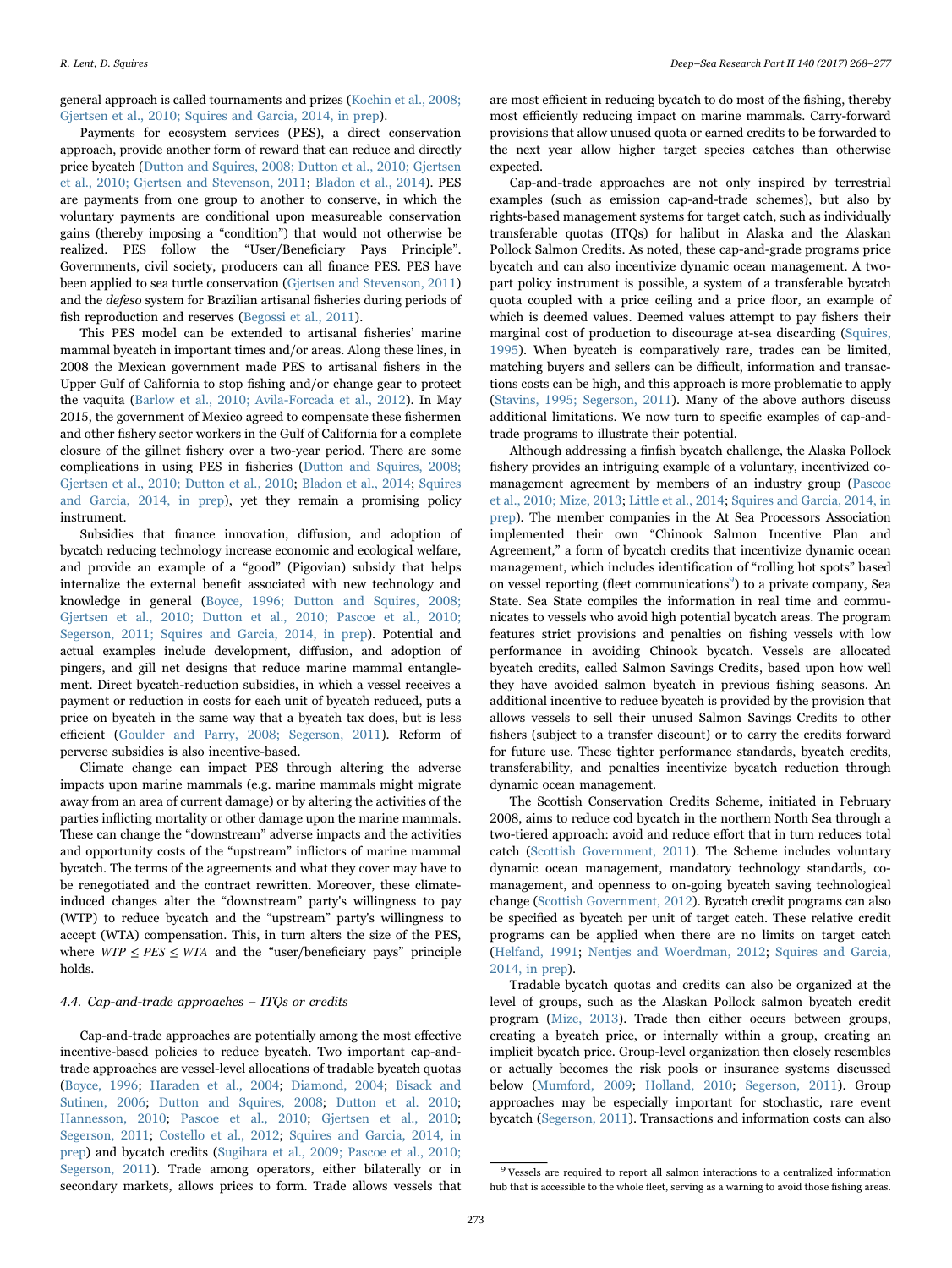be important when deciding whether to organize through markets or through groups [\(Coase, 1937](#page-8-22)). Group organization can be important in artisanal and traditional fisheries and when intrinsic motivation for bycatch reduction is important. Group approaches can achieve equivalent economic efficiency with individual quota and credit systems when group management is effective ([Baland and Platteau, 1995](#page-8-23); [Segerson,](#page-9-42) [2016\)](#page-9-42).

[Bisack and Sutinen \(2006\)](#page-8-20) use an intra-year bioeconomic model to simulate fishery behavior under two alternative scenarios for managing harbor porpoise bycatch in the New England sink gillnet fishery – time/area closures in contrast with a system of individually transferable quotas (ITQs) for harbor porpoise bycatch. The model predicts higher profits in the fishery sector under the ITO program (up to 15 percent higher) as opposed to the time/area closures, despite a reduction in the catch of target species. The flexibility afforded to trade quota among fishing vessels (with the most efficient vessels offering higher prices for the bycatch quota) and to modify fishing practices and locations under an ITQ approach increases fleet profitability. Such flexibility can also result in a more even distribution of impacts with fewer fishing ports being closed than with top-down time/ area restrictions to the extent bycatch avoidance is not spatially dependent. This modeling also allows an estimate of quota prices, which range from \$1395 to \$5782 per unit of porpoise quota. In contrast to ITQs, bycatch credits have more appeal to some stakeholders, as they do not provide any "ownership" or "right" to the protected species, even though the incentives are similar to operators who have ownership. Bycatch credits can be viewed as individual bycatch quotas (performance standards) made flexible [\(Squires and](#page-9-8) [Garcia, 2014, in prep\)](#page-9-8). [Haraden et al. \(2004\)](#page-9-18) estimated the shadow price and imputed economic value to the US tuna fleet of dolphins lost when setting on dolphins in the harvesting of tuna in the Eastern Pacific Ocean.

There are no known examples of marine mammal bycatch ITQ programs in place at this time. The Eastern Tropical Pacific Dolphin Mortality Limits (DMLs) under the Agreement on the International Dolphin Conservation Program come the closest, but this program is a limit rather than an ITQ or bycatch credit and is not a use right. They do not include a "reward" system to those who have successfully addressed bycatch in the past, and in principle are not transferable or can be carried forward. The design and implementation of a marine mammal bycatch ITQ system would likely be met with considerable challenges, particularly in the United States, where there is a "zero mortality rate goal" for marine mammal bycatch. (See [Smith et al.,](#page-9-43) [2014](#page-9-43) for further discussion of limits to property rights with marine mammals.) A credit system might be more in line with U.S. legislation. To meet MMPA requirements, the total amount of bycatch would be some fraction of PBR; this total level may not necessarily be the socially optimal level of bycatch, but it is the level imposed by Congressional mandate. Whether applied to the fleet as a whole or via ITQs or individual credits is irrelevant to the question of a socially optimal level of bycatch. Least-cost bycatch reduction, given the PBR, instead forms the economic goal.

To the extent that the marine mammals of concern are transboundary species, and the bycatch is managed by an international organization (i.e. multilateral cooperation), then two issues arise. First, enforcement becomes more difficult because international organizations are self-enforcing, and negative incentives such as trade and port state measures are required ([Barrett, 2003](#page-8-24)). Second, catch rights in international agreements are more complex because they include two rights: the catch (or effort or capacity) right and an access right ([Squires et al., 2013\)](#page-9-44). The access right can be to exclusive economic zones (EEZs) due to individual sovereignty of States or to the areas beyond national jurisdiction under the auspices of the international commission with regulatory responsibilities. The catch right may be bundled with, or separate from, the access right. Rights may have to be first issued to States. If rights are first issued to individuals, then States

may well assert their sovereignty as with the Inter-American Tropical Tuna Commission's capacity management program and capacity rights.

As U.S. fisheries have evolved from open access to limited access and then rights-based management such as ITQs and group rights (sector allocations), there has been an ongoing interest in how these measures might impact bycatch. Open-access, derby-style fisheries often are characterized as a "race to fish" with little regard to how the gear is operated, avoiding "hot spots" for protected species interactions, and carefully handling bycatch of protected species when this occurs ([Boyce, 1996; Dutton and Squires, 2008; Abbott and Wilen,](#page-8-5) [2009; Gjertsen et al., 2010; Pascoe et al., 2010; Segerson, 2011](#page-8-5)). It would thus be expected that bycatch would be reduced under "rationalized management." However, at least one study demonstrates that the longer fishing season that resulted from the Alaskan ITQ fishery for halibut and sablefish has increased the opportunities for whale depredation/interaction with the fleet [\(Peterson and Carothers, 2014\)](#page-9-45).

Other types of programs when trade is allowed closely resemble cap-and-trade programs. Offset and conservation easement programs can be extended to conservation banking, a type of tradable credit program, in which a party that holds the offset or easement receives credits granted by a regulatory body ([Heal, 2000; Gjertsen et al., 2010;](#page-9-46) Squires [and Garcia, 2014, in prep](#page-9-46)). Such an owner may use, sell, or otherwise transfer the credits within a pre-designated service area to address mitigation required by the regulator. Conservation brokers can arise to facilitate trade. Through trade, a bycatch price is formed. Issues of adverse selection (additionality) arise, in which investments are made that would have been made otherwise, and ecological equivalence.

More recently, the explicit use of fleet communications (O'Keefe et al., 2013) and dynamic ocean management<sup>[10](#page-6-1)</sup> [\(Maxwell et al., 2015\)](#page-9-47) have been championed as complementary tools to rights-based or pooled bycatch allocation.

#### <span id="page-6-0"></span>4.5. Insurance or risk pools

Bycatch insurance schemes or risk pools share bycatch risk among a group of vessels ([Mumford et al., 2009;](#page-9-40) [Holland, 2010;](#page-9-41) [Gjertsen et al.,](#page-8-11) [2010;](#page-8-11) [Segerson, 2011\)](#page-9-33). Sharing bycatch quota through risk pools among vessels can help reduce financial risk when bycatch is highly uncertain. Such risk pools often entail co-management between the regulator and the group of vessels and may be voluntary on the part of vessels. Bycatch insurance schemes are especially useful for rare or highly uncertain species. Examples include sea turtles and sperm whales. Risk pools or insurance schemes help address cases in which bycatch is rare and highly variable, particularly when individual bycatch quotas are low ([Sugihara et al., 2009; Mumford et al., 2009](#page-9-34); [Holland, 2010](#page-9-41); [Segerson, 2011\)](#page-9-33). One vessel could have a rare, but unfortunate "disaster set" in which an unusual number of protected species are caught – and the low allocation of bycatch per vessel can't possibly cover such an outcome. Insurance schemes may be well adapted to cope with climate change, since collective risk is pooled and the scheme can be structured to be quite adaptive and flexible.

As with all insurance schemes, both moral hazard and adverse selection issues arise. Moral hazard arises if insurance members have less incentive to avoid bycatch, especially when avoidance is costly, and less incentive to mitigate, Insurance can prescribe best practices for bycatch avoidance and/or impose deductibles [\(Holland and Jannot,](#page-9-41) [2012\)](#page-9-41). Adverse selection arises when individuals with higher bycatch risk or a smaller quota to contribute are more likely to join than low risk individuals or those with larger bycatch quotas. By weakening

<span id="page-6-1"></span><sup>&</sup>lt;sup>10</sup> Maxwell et al. define dynamic ocean management as management that changes rapidly in space and time in response to the shifting nature of the ocean and its users based on the integration of new biological, oceanographic, social or economic data in near real-time. Dynamic ocean management is sometimes called real-time spatial management ([Little et al., 2014](#page-9-37)).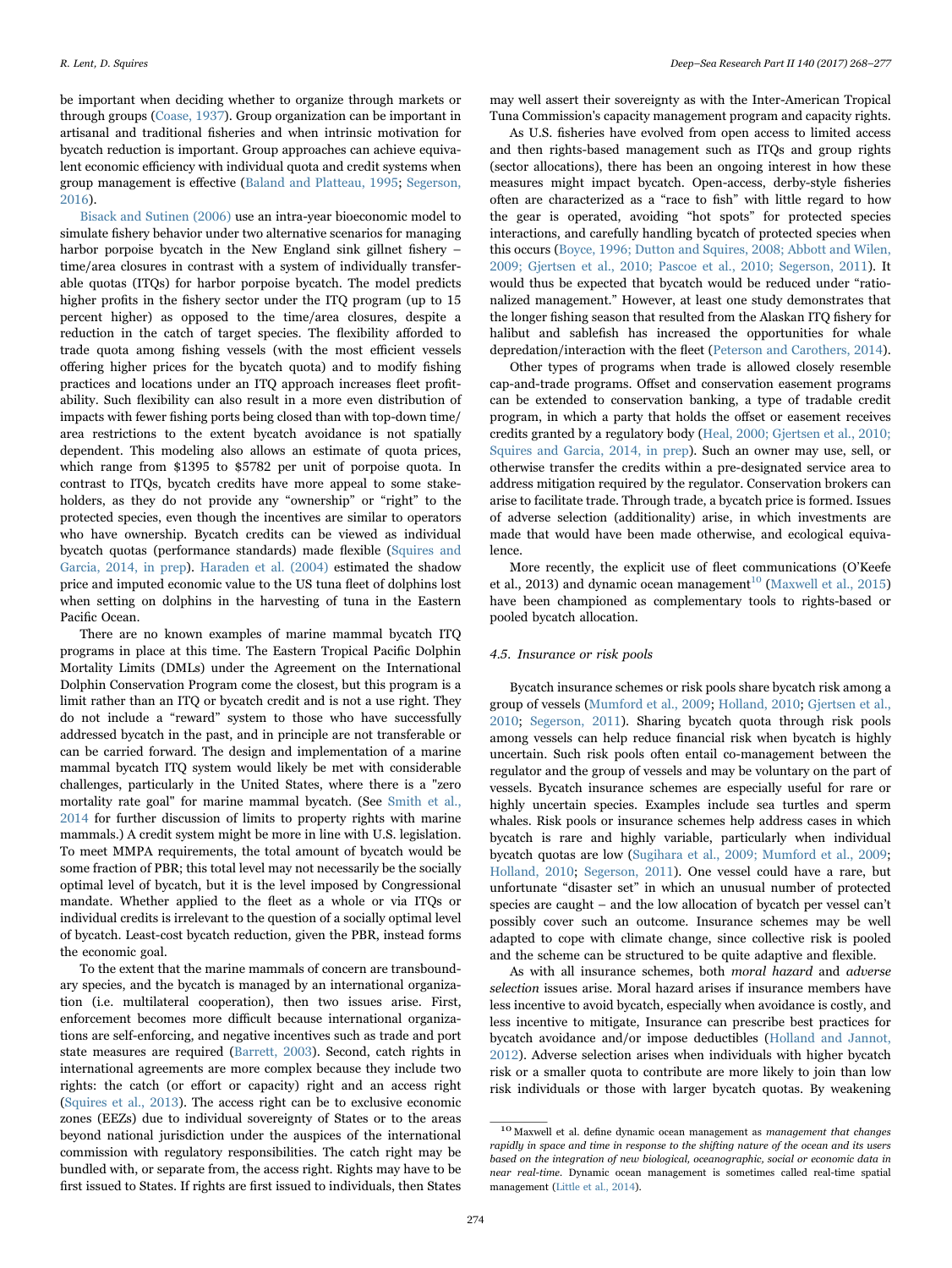individual incentives to avoid bycatch, the risk increases that the aggregate bycatch of the insurance group will exceed the group's pooled quota.

The mothership cooperative in the U.S. Pacific whiting fishery, faced with unpredictable bycatch of four species of rockfish and Chinook salmon that make individual bycatch quotas or credits problematic, established a risk pool and co-management agreement to jointly manage Pacific whiting and bycatch ([Holland, 2010\)](#page-9-41). (The catcher vessels harvest whiting and deliver to a mothership for processing into surimi.) The risk pool also employs dynamic ocean management through a private company, Sea State. After the implementation of ITQs in the U.S. groundfish fishery in 2011, several coastal communities recognized that many of the species, especially bycatch species, are stochastic and relatively rare events. One response is for vessels to pool their quotas to share the risks of constraining species whose quota allocations are extremely small and unevenly distributed (see [Mumford et al., 2009;](#page-9-40) [Holland, 2010;](#page-9-41) [Segerson, 2011\)](#page-9-33).

#### <span id="page-7-0"></span>4.6. Market measures – ecolabeling, certification, information programs, market access, and trade measures

Ecolabeling for seafood can be conducted by governments, nongovernmental organizations, private firms, multilateral organizations, and other institutions ([Ward and Phillips, 2010](#page-9-48)). Ecolabeling addresses the market failure from incomplete or asymmetric information, i.e. the information externality ([Kotchen, 2013](#page-9-49)). This information can be incomplete or of lower quality or asymmetrically held so that vessels hold more information on bycatch than do firms in the supply chain and consumers. Consumers, and even firms in the supply chain, are generally unaware or are unable to observe how their consumption choices impact the biodiversity impact of bycatch. Markets cannot efficiently function with incomplete information. These types of programs, because they address the information externality, should be quite adaptable and flexible to adjust to climate change.

There is a wide variety of private sector ecolabels, including the Marine Stewardship Council (MSC) and the Monterey Bay Aquarium seafood labeling programs. The MSC's Principle #2 requires that the fishery management system "maintain the structure, productivity, function and diversity of the ecosystem." Examples from the U.S. government include the Fish Watch program, the "dolphin safe" label for canned tuna from the Eastern Tropical Pacific, and the regulatory proposal that would subject seafood imports into the United States to a "comparability finding" process (see discussion above). Given asymmetric information in the world's fishing and seafood sector, ecolabels can serve as a useful source of information for consumers who want to ensure that their seafood purchases are not harmful to marine stocks or ecosystems.

There is scant evidence to date that ecolabels lead to higher prices for seafood at the ex-vessel level (Stemle [et al., 2016;](#page-9-50) [Golden, 2010\)](#page-8-25). While some products exhibit price premiums at the retail level, [Stemle](#page-9-50) [et al. \(2016](#page-9-50)) found that there was "improved market position" only for a subset of the MSC-certified product analyzed. Nevertheless, fishing fleets may have an incentive to obtain these labels if only to ensure that they will continue to have market access to wholesalers and retailers whose clientele demands seafood products that ensure sustainability of the marine ecosystem. To the extent that this market access and other potential benefits incentivize the fishing sector, ecolabels can serve as an additional incentive to reduce marine mammal bycatch in fisheries. Initially, ecolabels help with market access, but over the long run, any price premium or market access may fade as an advantage when ecolabels become the industry norm.

Certification, a bycatch reduction approach related to ecolabeling in that it addresses the information externality, involves a third party auditor that certifies the environmental soundness of a resource operator and the products ([Ward and Phillips, 2010\)](#page-9-48). The logic of supply chain standards (sometimes referred to as private standards) is

that corporations that control a large enough share of the market dictate terms that their suppliers must follow.

Environmental information programs, transparency policies, and openness initiatives provide environmental information to consumers, the supply chain, governments, and nongovernmental organizations and address the information externality ([Kotchen, 2013; Squires and](#page-9-49) [Garcia, 2014, in prep](#page-9-49)). Information programs can be mandatory and externally imposed by governments, NGOs, or the media, and include examples such as hazard warnings for methylmercury in fish and NGOsponsored performance ratings such as Monterey Bay Aquarium's seafood ratings. With voluntary information disclosure programs, individual entities responsible for environmental outcomes can voluntarily opt in or out of programs. Market access and trade restrictions are other possibilities ([Dutton and Squires, 2008; Gjertsen et al., 2010;](#page-8-7) [Pascoe et al., 2010\)](#page-8-7).

#### <span id="page-7-1"></span>4.7. Other approaches

Buybacks of vessels and/or gear can, under certain conditions, contribute to bycatch reduction and conservation in general ([Curtis and](#page-8-26) [Squires, 2007; Dutton and Squires, 2008; Gjertsen et al., 2010; Barlow](#page-8-26) [et al., 2010; Squires and Garcia, 2014, in prep\)](#page-8-26). Buybacks of gear with high bycatch and replacement with lower bycatch gear may be the simplest buyback approach. In 2007 and 2008, the Mexican government initiated buybacks for exiting the fishery or switching gear in order to address vaquita bycatch in the gillnet fishery in the upper Gulf of California [\(Barlow et al. 2010](#page-8-18)). The program met with mixed success ([Avila-Forcada et al., 2012\)](#page-8-27), primarily due to poor design and implementation. Buybacks of vessels and/or gear might be used to remove those that become superfluous or inappropriate due to climate change.

There are still other incentive-based approaches. A conservation easement was implemented in Laguna San Ignacio, Mexico to protect grey whale habitat (Niesten and Gjertsen,  $2010$ ).<sup>11</sup> [Voluntary pro](#page-7-2)grams, sometimes incentivized under credible threats by regulators but other times for market reasons, can also provide bycatch reduction and conservation ([Segerson, 2010, 2011\)](#page-9-45). Examples are the voluntary California drift gillnet fleet and ISSF sea turtle conservatory offset programs providing partial compensation for reduced net loss ([Janisse](#page-9-16) [et al., 2010;](#page-9-16) [ISSF, 2012](#page-9-26)). Industry-based approaches, another possibility, can have several advantages, particularly in the presence of uncertainty such as bycatch that is rare and stochastic ([Segerson,](#page-9-33) [2011\)](#page-9-33). Industry-wide limits can also increase incentives for vessels to work collectively to ensure that the bycatch target is met through, for example, information sharing and dynamic ocean management. Bycatch quotas can be combined with shutdown or with penalties and rewards that are either fixed or proportional and at the vessel or group level to create another form of two-part policy instrument ([Segerson, 2011\)](#page-9-33). Fines when bycatch is high can be used to finance incentive payments when bycatch is low. Individual habitat quotas for habitat conservation provide an indirect approach to protect marine mammals. Individual habitat quotas utilizing economic incentives to achieve cost-effective habitat conservation goals have been proposed ([Holland and Schnier, 2006](#page-9-23)). Assurance, or performance, bonds are economic instruments commonly used in environmental management ([Perrings, 1989; Pascoe et al., 2010](#page-9-52)). Assurance bonds typically require the resource user – either an individual or group – to guarantee a sum of money equivalent to the potential damage that the activity can have on the environment or more commonly the cost of its remediation. This

<span id="page-7-2"></span> $11$  A conservation easement is a voluntary, legally binding agreement that limits certain types of uses or prevents development from taking place on a piece of property over some agreed upon time period to protect the property's ecological services. The owner of the property retains use of property that can be for, but not necessarily limited to, commercial purposes, but these purposes are attenuated according to the conservation easement.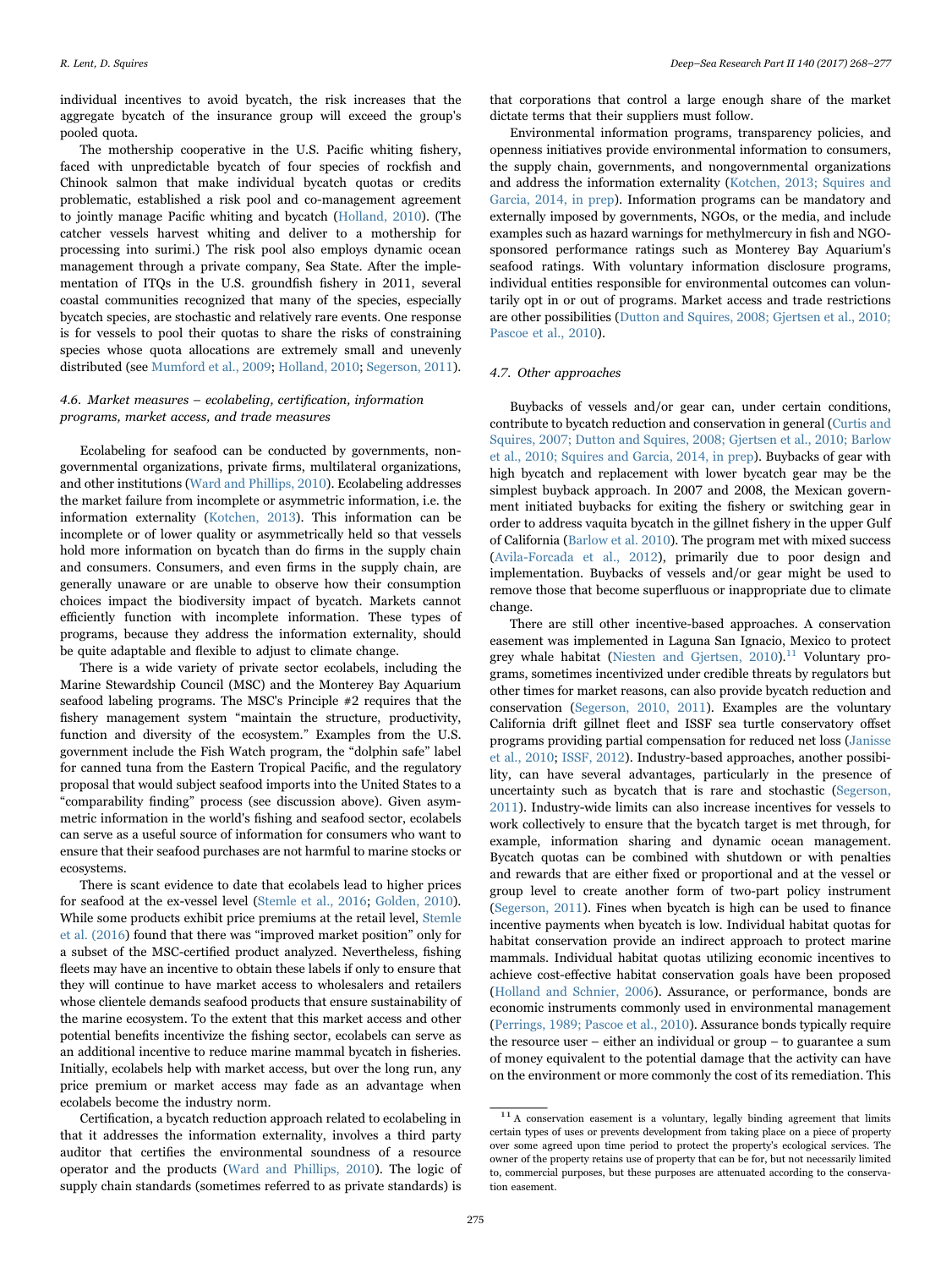process prices bycatch and creates a cost, thereby incentivizing bycatch conservation, and can potentially create dynamic incentives to induce bycatch saving technological change.

Indirect incentive approaches can potentially contribute to marine mammal bycatch reduction, particularly in artisanal fisheries. Indirect incentive approaches to conservation aim at improving conservation performance indirectly, e.g. through an integration of conservation and development concerns, such as in Integrated Conservation and Development Projects (ICDPs) and development of local leadership and stewardship, through Community-Based Conservation (CBC), ecotourism, and other forms of shared governance between central and local authorities and greater community-based initiatives ([Dutton and](#page-8-7) [Squires, 2008;](#page-8-7) [Gjertsen and Stevenson, 2010](#page-8-16); [Squires and Garcia,](#page-9-8) [2014, in prep](#page-9-8)). A community-based sea turtle approach, Proyecto TOMAR in Brazil, is an example that can potentially serve as a template for community-based conservation of some marine mammals. ([Marcovaldi, 2011\)](#page-9-53). Another community-based sea turtle example that arose out of [Bellagio \(2004\)](#page-8-9) and might serve as a template, the ISSF-Ocean Foundation-Eastern Pacific Hawksbill Initiative (ICAPO), conserves Hawksbill sea turtles in the Eastern Pacific Ocean [\(ISSF, 2012\)](#page-9-26). Protected areas for sea turtles were developed in Jamursba Medi, Indonesia, in exchange for scholarships [\(Hitipeuw, 2011](#page-9-54)). These community-based sea turtles approaches can serve as a template for marine mammals, and might best be suited to conserve coastal marine and riverine mammals in well-defined areas and through a holistic approach. This approach will have to adapt to the climatic impacts upon communities, their means of livelihood, bycatch of marine mammals, and the marine mammals themselves.

# <span id="page-8-3"></span>5. Incentivizing for bycatch reduction; a logical approach, but seldom used in practice – why?

Incentive-based approaches to reducing bycatch are not widely applied, even though they have been shown to work in addressing finfish bycatch for major fisheries such as the Alaskan Pollock fishery and the U.S. West Coast groundfish fishery. Incentive-based management has also been demonstrated to be effective for target species management through rights-based management and credit programs. Terrestrial conservation of wildlife, and managing the comparable problems of pollution, energy use, and carbon also showcase the relative merits of an incentivized approach in addressing environmental challenges ([Squires and Garcia, 2014, in prep](#page-9-8)). There clearly is a lack of knowledge and understanding about the effectiveness of such an approach and the potential to create greater conservation at lower cost and higher rates of compliance. There also may be reluctance to "hand over" control to the fishing industry and to trust decentralized markets.

Change can also be slow, as there is natural resistance to roll back investments in bycatch programs established for traditional "top-down, command-and-control", and such changes can be costly. In some cases, there may be resistance from the fishing and seafood industry (as with any restrictions on their operations), since there are perceived losers who may resist. Those fishers who are satisfactorily performing under the current bycatch regime may also resist change. However in several cases, as noted above, there is a preference by these industry operators for incentivizing rather than top-down regulatory approaches. Especially with rights-based approaches, these approaches may be resisted by current gainers and not adopted until the situation deteriorates sufficiently that the extent and distribution of gainers and losers becomes clear [\(Demsetz, 1967; Libecap, 1989\)](#page-8-28). Finally, the considerable uncertainty over the effectiveness of incentive-based bycatch reduction can slow the adoption of the more effective leastcost incentive-based approach to bycatch reduction. Given the critical challenge of marine mammal bycatch around the world and the added uncertainty from climate change impacts on species distribution, there is a growing need to consider the broadest possible range of measures, including those suggested by marine economists and managers charged with terrestrial environmental stewardship.

#### Disclaimer

The views expressed in this article are those of the authors and do not necessarily reflect the positions or policies of the Marine Mammal Commission or the National Marine Fisheries Service.

#### References

- Abbott, J.K., Wilen, J.E., 2009. Regulation of fisheries bycatch with common-pool output quotas. J. Environ. Econ. Manag. 57, 195–204. [http://dx.doi.org/10.1016/](http://dx.doi.org/10.1016/j.jeem.2008.04.003) [j.jeem.2008.04.003](http://dx.doi.org/10.1016/j.jeem.2008.04.003).
- <span id="page-8-27"></span>[Avila-Forcada, S., Martínez-Cruz, A.L., Muñoz-Piña, C., 2012. Conservation of vaquita](http://refhub.elsevier.com/S0967-0645(17)30064-4/sbref2)
- <span id="page-8-23"></span>[marina in the Northern Gulf of California. Mar. Policy 36, 613](http://refhub.elsevier.com/S0967-0645(17)30064-4/sbref2)–622. [Baland, J.M., Platteau, J.P., 1996. Halting Degradation of Natural Resources: Is There a](http://refhub.elsevier.com/S0967-0645(17)30064-4/sbref3) [Role for Rural Communities?. Food and Agriculture Organization of the United](http://refhub.elsevier.com/S0967-0645(17)30064-4/sbref3) [Nations, Rome, Italy.](http://refhub.elsevier.com/S0967-0645(17)30064-4/sbref3)
- <span id="page-8-18"></span>[Barlow, J., Rojas-Bracho, L., Munoz-Pina, C., Mesnick, S., 2010. Conservation of the](http://refhub.elsevier.com/S0967-0645(17)30064-4/sbref4) [vaquita \(Phocoena sinus\) in the Northern Gulf of California, Mexico. Oxford](http://refhub.elsevier.com/S0967-0645(17)30064-4/sbref4) [University Press, New York \(USA\).](http://refhub.elsevier.com/S0967-0645(17)30064-4/sbref4)
- <span id="page-8-24"></span><span id="page-8-14"></span>[Barrett, S., 2003. Environment and Statecraft. Oxford University Press, Oxford](http://refhub.elsevier.com/S0967-0645(17)30064-4/sbref5). BBOP (Business and Biodiversity Offsets Programme), 2012. Standards on Biodiversity
- Offsets. BBOP, Washington DC, (Available from)〈[http://www.bbop.forest-trends.](http://www.bbop.forest-trends.org/guidelines/Standard.pdf) [org/guidelines/Standard.pdf](http://www.bbop.forest-trends.org/guidelines/Standard.pdf)〉.
- <span id="page-8-17"></span>Begossi, A., May, P.H., Lopes, P.F., Oliveira, L.E.C., da Vinha, V., Silvano, R.A.M., 2011. Compensation for environmental services from artisanal fisheries in SE Brazil: policy and technical strategies. Ecol. Econ. 71, 25–32. [http://dx.doi.org/10.1016/](http://dx.doi.org/10.1016/j.ecolecon.2011.09.008) [j.ecolecon.2011.09.008](http://dx.doi.org/10.1016/j.ecolecon.2011.09.008).
- <span id="page-8-9"></span>[Bellagio Blueprint for Action on Paci](http://refhub.elsevier.com/S0967-0645(17)30064-4/sbref8)fic Sea Turtles, 2004. Penang: worldfish center. In: [Dutton, P., Squires, D., Ahmed, M. \(Eds.\), Conservation of Paci](http://refhub.elsevier.com/S0967-0645(17)30064-4/sbref8)fic Sea Turtles. [University of Hawaii Press, Honolulu, 370](http://refhub.elsevier.com/S0967-0645(17)30064-4/sbref8)–395.
- <span id="page-8-20"></span>[Bisack, K.D., Sutinen, J.G., 2006. Harbor porpoise bycatch: itqs or time/area closures in](http://refhub.elsevier.com/S0967-0645(17)30064-4/sbref9) the New England gillnet fi[shery. Land Econ. 82, 85](http://refhub.elsevier.com/S0967-0645(17)30064-4/sbref9)–102.
- <span id="page-8-13"></span>Bladon, A.J., Short, K.M., Mohammed, E.Y., Milner-Gulland, E.J., 2016. Payments for ecosystem services in developing world fisheries. Fish Fish. 17, 839–859. [http://](http://dx.doi.org/10.1111/faf.12095) [dx.doi.org/10.1111/faf.12095](http://dx.doi.org/10.1111/faf.12095).
- <span id="page-8-8"></span>Blomquist, G.C., Whitehead, J.C., 1995. Existence value, contingent valuation, and natural resources damages assessment. Growth Change 26, 573–589. [http://](http://dx.doi.org/10.1111/j.1468-2257.1995.tb00185.x) [dx.doi.org/10.1111/j.1468-2257.1995.tb00185.x.](http://dx.doi.org/10.1111/j.1468-2257.1995.tb00185.x)
- <span id="page-8-5"></span>Boyce, J.R., 1996. An economic analysis of the fisheries bycatch problem. J. Environ. Econ. Manag. 31, 314-336. http://dx.doi.org/10.1006/jeem.1
- <span id="page-8-15"></span>Bull, J.W., Suttle, K.B., Gordon, A., Singh, N.J., Milner-Gulland, E.J., 2013. Biodiversity offsets in theory and practice. Oryx 47, 369–380. [http://dx.doi.org/10.1017/](http://dx.doi.org/10.1017/S003060531200172X) [S003060531200172X.](http://dx.doi.org/10.1017/S003060531200172X)
- <span id="page-8-0"></span>CIRVA, 2016. Report In: Proceedings of the Seventh Meeting of the Comité Internacional para la Recuperación de la Vaquita. Ensenada, BC, Mexico.
- <span id="page-8-22"></span>Coase, R.H., 1937. The nature of the firm. Economica 4, 386–405. [http://dx.doi.org/](http://dx.doi.org/10.2307/2626876) [10.2307/2626876.](http://dx.doi.org/10.2307/2626876)
- <span id="page-8-21"></span>Costello, C., Gaines, S., Gerber, L.R., 2012. Conservation science: a market approach to saving the whales. Nature 481, 139–140. [http://dx.doi.org/10.1038/481139.](http://dx.doi.org/10.1038/481139)<br>[Curtis, R., Squires, D., 2007. Fisheries Buybacks. Wiley-Blackwell, Ames, Iowa](http://refhub.elsevier.com/S0967-0645(17)30064-4/sbref16).<br>Demsetz, H., 1967. Toward a theory of property rights. Am. Econ. Rev

<span id="page-8-28"></span><span id="page-8-26"></span>

- <span id="page-8-19"></span>Diamond, S.L., 2004. Bycatch quotas in the Gulf of Mexico shrimp trawl fishery: can they work? Rev. Fish. Biol. Fish. 14, 207–237. [http://dx.doi.org/10.1007/s11160-004-](http://dx.doi.org/10.1007/s11160-004-7121-0) [7121-0.](http://dx.doi.org/10.1007/s11160-004-7121-0)
- <span id="page-8-10"></span>[Dutton, P., Gjertsen, H., Squires, D., 2010. Conservation of the leatherback sea turtle in](http://refhub.elsevier.com/S0967-0645(17)30064-4/sbref19) the Pacifi[c. In: Grafton, Q., Hilborn, R., Tait, M., Squires, D. \(Eds.\), Handbook of](http://refhub.elsevier.com/S0967-0645(17)30064-4/sbref19) [Marine Fisheries Conservation and Management. Oxford University Press, Oxford,](http://refhub.elsevier.com/S0967-0645(17)30064-4/sbref19) 195–[204](http://refhub.elsevier.com/S0967-0645(17)30064-4/sbref19).
- <span id="page-8-7"></span>Dutton, P.H., Squires, D., 2008. Reconciling Biodiversity with Fishing: a Holistic Strategy for Pacific Sea Turtle Recovery. Ocean Dev. Int. Law 39, 200–222. [http://dx.doi.org/](http://dx.doi.org/10.1080/00908320802013685) [10.1080/00908320802013685.](http://dx.doi.org/10.1080/00908320802013685)
- <span id="page-8-2"></span>[Evans, P.G., Bjørge, A., 2013. Impacts of climate change on marine mammals. MCCIP](http://refhub.elsevier.com/S0967-0645(17)30064-4/sbref21) [Sci. Rev. 2013, 134](http://refhub.elsevier.com/S0967-0645(17)30064-4/sbref21)–148.
- <span id="page-8-1"></span>Geijer, C.K.A., Read, A.J., 2013. Mitigation of marine mammal bycatch in U.S. fisheries since 1994. Biol. Conserv. 159, 54–60. [http://dx.doi.org/10.1016/](http://dx.doi.org/10.1016/j.biocon.2012.11.009) [j.biocon.2012.11.009.](http://dx.doi.org/10.1016/j.biocon.2012.11.009)
- <span id="page-8-16"></span>[Gjertsen, H., Stevenson, T.C., 2011. Direct incentive approaches for leatherback turtle](http://refhub.elsevier.com/S0967-0645(17)30064-4/sbref23) [conservation. In: Dutton, P., Squires, D., Ahmed, M. \(Eds.\), Conservation of Paci](http://refhub.elsevier.com/S0967-0645(17)30064-4/sbref23)fic [Sea Turtles. University of Hawaii Press, Honolulu, 164](http://refhub.elsevier.com/S0967-0645(17)30064-4/sbref23)–182.
- <span id="page-8-11"></span>[Gjertsen, H., Hall, M., Squires, D., 2010. Incentives to address bycatch. In: Allen, R.,](http://refhub.elsevier.com/S0967-0645(17)30064-4/sbref24) [Joseph, J., Squires, D. \(Eds.\), Conservation and Management of Transnational Tuna](http://refhub.elsevier.com/S0967-0645(17)30064-4/sbref24) [Fisheries. Wiley-Blackwell, Ames, Iowa, 225](http://refhub.elsevier.com/S0967-0645(17)30064-4/sbref24)–250.
- <span id="page-8-12"></span>Gjertsen, H., Squires, D., Dutton, P.H., Eguchi, T., 2014. Cost-effectiveness of alternative conservation strategies with application to the pacific leatherback turtle. Conserv. Biol. 28, 140–149. <http://dx.doi.org/10.1111/cobi.12239>.
- <span id="page-8-25"></span>[Golden, J.S. \(Ed.\), 2010. An Overview of Ecolabels and Sustainability Certi](http://refhub.elsevier.com/S0967-0645(17)30064-4/sbref26)fications in the [Global Marketplace. Nicholas Institute for Environmental Policy Solutions, Duke](http://refhub.elsevier.com/S0967-0645(17)30064-4/sbref26) [University, Durham, North Carolina](http://refhub.elsevier.com/S0967-0645(17)30064-4/sbref26).
- <span id="page-8-6"></span>Goulder, L.H., Parry, I.W.H., 2008. Instrument choice in environmental policy. Rev. Environ. Econ. Policy 2, 152–174. [http://dx.doi.org/10.1093/reep/ren005.](http://dx.doi.org/10.1093/reep/ren005)
- <span id="page-8-4"></span>Grafton, R.Q., Arnason, R., Trond, B., Campbell, D., Campbell, H.F., Clark, C.W., Connor, R., Dupont, D.P., Hannesson, R., Hilborn, R., Kirkley, J.E., Kompas, T., Lane, D.E., Munro, G.R., Pascoe, S., Squires, D., Stenshamn, S.I., Turris, B.R., Weninger, Q., 2006. Incentive-based approaches to sustainable fisheries. Can. J. Fish. Aquat. Sci. 63, 699–710. <http://dx.doi.org/10.1139/f05-247>.